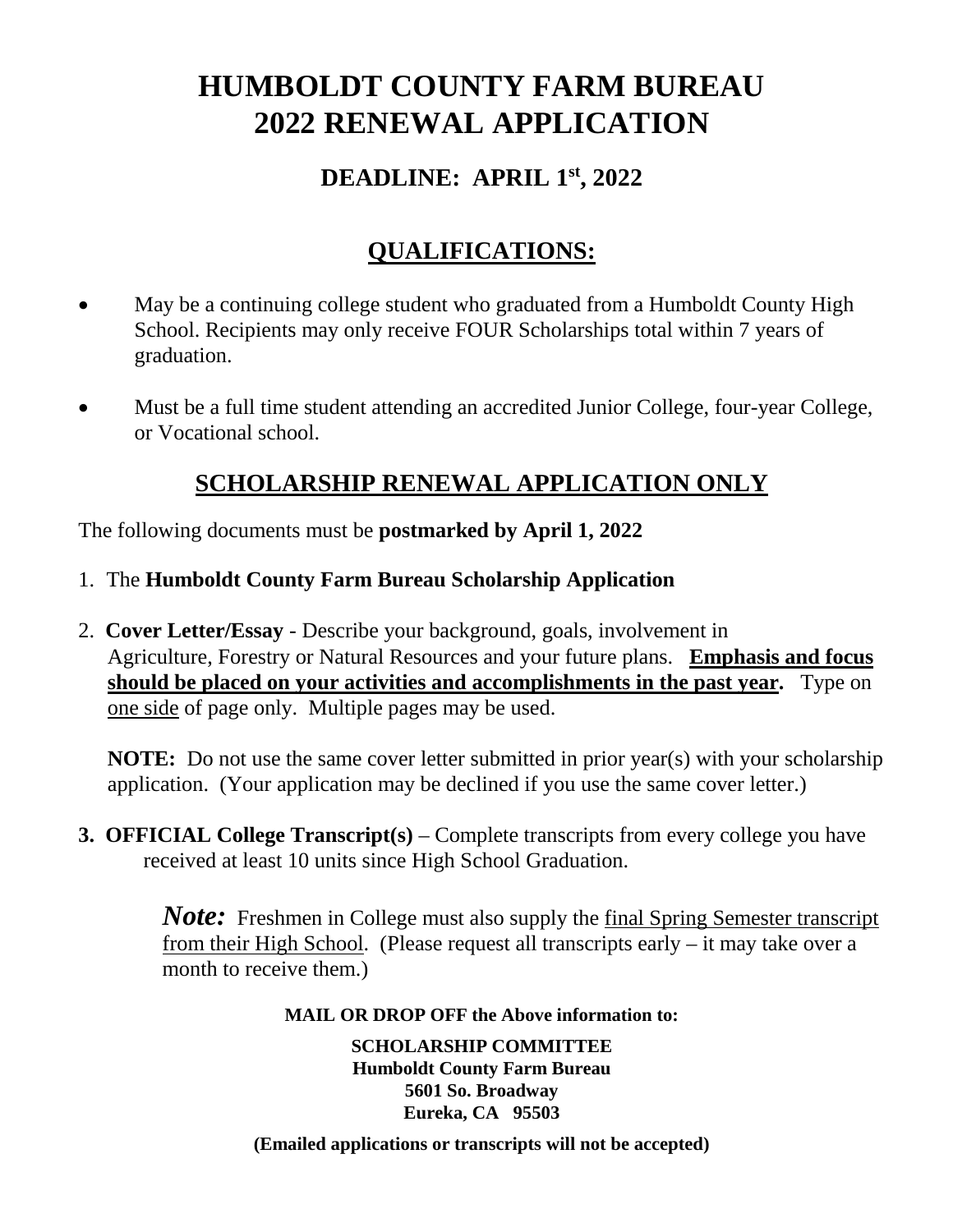# **HENRI & LANETTE ROUSSEAU MEMORIAL SCHOLARSHIP**

The Henri and Lanette Rousseau Memorial Scholarship was established by the late Lanette Rousseau to provide educational opportunities for graduates from Humboldt County High Schools to pursue a field of Agriculture, Science, Education or Vocational Education.

Henri and Lanette Rousseau were life long members of the Farm Bureau and both were active on the Board of Directors. In l996, the Rousseau Estate provided a partnership between the Humboldt Area Foundation and the Humboldt County Farm Bureau for this scholarship program. Multiple scholarships range in size from \$400 to \$1,200 and *may be reapplied for annually for up to four scholarship awards.*

#### QUALIFICATIONS**:**

- Major or minor must be in Agriculture, Agricultural related fields, or Science, including Education or teaching courses in agriculture or related fields of science.
- Graduate from a Humboldt County High School.
- May be a continuing college student who graduated from a Humboldt County High School within 7 years.
- Full time student attending an accredited junior college, four-year college, or vocational school.
- Scholarships are limited to FOUR years per student.

### **THE GENE WHITNEY PRODUCTION FORESTRY SCHOLARSHIP**

The Humboldt County Farm Bureau is proud to offer a College Scholarship(s) for students pursuing a career in **Production Forestry or a Natural Resources** which provides support to the Forest Production Industry. This scholarship was established by a long-term Humboldt County Farm Bureau Board member, Mr. Gene Whitney. We are sad to have heard of his passing in 2013 and this scholarship will continue under his name. Scholarship numbers and amounts will vary.

#### QUALIFICATIOINS:

- Graduate from Humboldt, Del Norte, Mendocino, Trinity, Lake or Napa County High School
- Attending either College of the Redwoods, Humboldt State University, or other Colleges offering forestry classes and institutions of higher learning may approved by the Scholarship Committee.
- Student must be pursuing a career in Production Forestry or Natural Resource which provides support to the Forest Products Industry.

### **STERLING F. PADDOCK SCHOLARSHIP**

The **Sterling F. Paddock Memorial Scholarship** was established in 2009. Mr. Paddock grew up in Kneeland, CA. and most of his life was spent as a caretaker /cowboy on ranches in Humboldt. Students who show an excelled interest in agriculture *(family being a Humboldt County Farm Bureau Agriculture member*) can receive special recognition in scholarship awards. Multiple scholarship are awarded and amounts may vary*. The Paddock Scholarship may be reapplied for annually for up to four scholarship years.*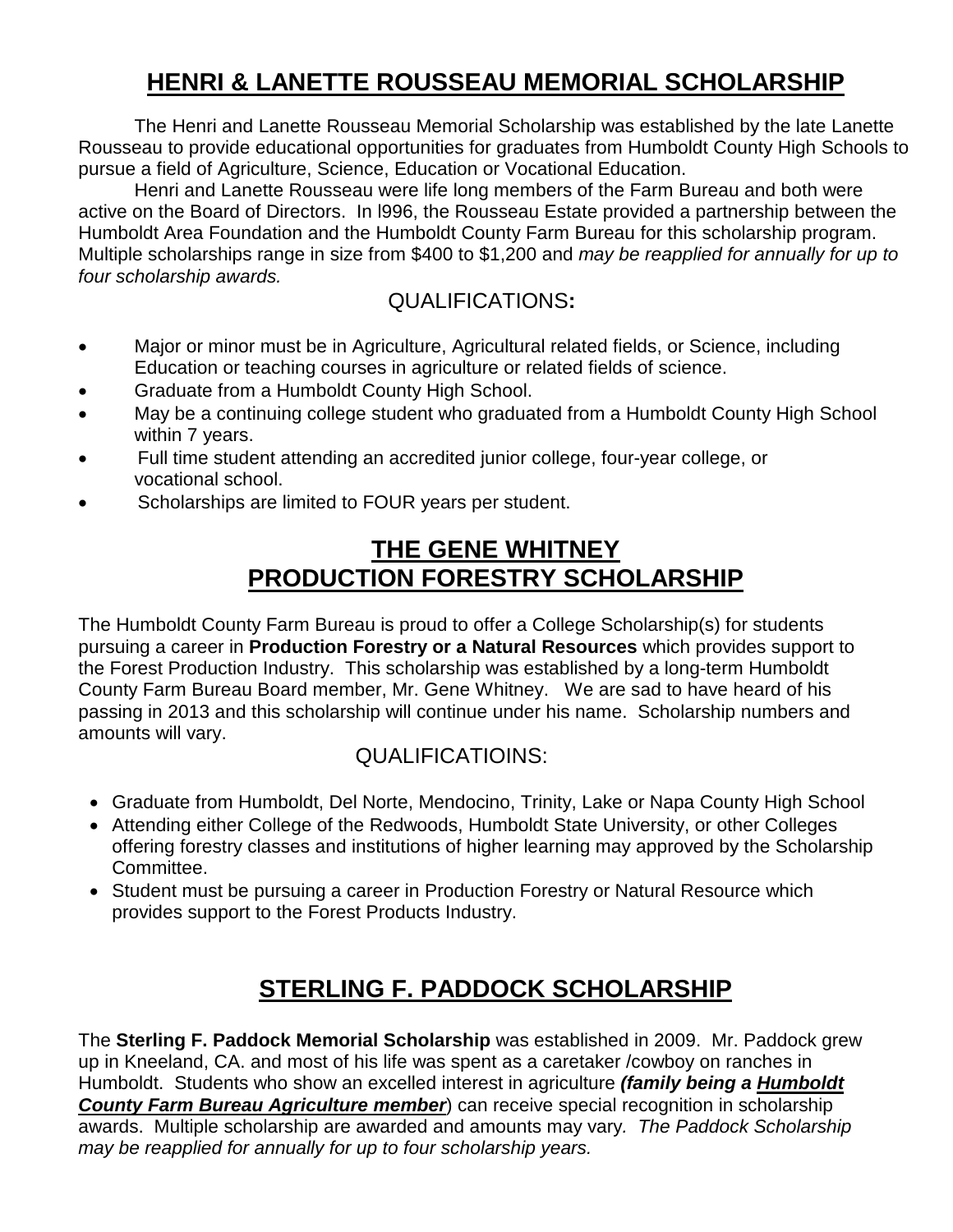QUALIFICATIONS for Sterling F. Paddock Scholarship:

- Major or minor must be in Agriculture, Agricultural related fields, Vocational Training or General Ed with the intent to pursue agriculture at a future college.
- Graduate from a Humboldt County High School attending College of the Redwoods or a College or University.
- May be a continuing college student who graduated from a Humboldt County High School.
- Full time student (12 Units)

## **HUMBOLDT COUNTY WOOL GROWERS ASSOCIATION SCHOLARSHIP**

The Humboldt County Wool Growers Association was established in the early 1920's. While the sheep population in Humboldt County has dropped, the Association is still dedicated to the promotion and preservation of the industry which includes meat, wool and pelts for textiles, and milk from an emerging dairy-sheep industry. Scholarship amounts will vary.

QUALIFICATIONS for the Wool Growers Scholarship:

- Major or minor must be in Agriculture with consideration given to experience in sheep, livestock, or wool production.
- Graduate from a Humboldt County High School.
- May be a continuing college student who graduated from a Humboldt County High School within 7 years.
- Full time student attending an accredited junior college, four-year college, or vocational school.

# **IKE MOXON MEMORIAL SCHOLARSHIP**

The **Ike Moxon Memorial Scholarship** was established in 2018. Ike grew up on the family dairy in Arcata, CA where he spent 71 years in agriculture. He was especially proud of his role in helping agricultural students with educational opportunities in their chosen field. He was a strong supporter of Humboldt County Farm Bureau and served as a Board member for many years. Emphasis of this scholarship will be towards students majoring in the Agriculture fields. Multiple scholarships may be awarded and vary in size. Humboldt County Farm Bureau and the Humboldt Area Foundation are partners in this scholarship program.

#### QUALIFICATIONS for Ike Moxon Memorial Scholarship:

- Major or minor must be in Agriculture, Agricultural related fields.
- Graduate from a Humboldt County High School and plan to/are attending College of the Redwoods, a Four Year College/University or trade school.
- May be a continuing college student who graduated from a Humboldt County High School.
- Full time student (12 Units) and a Humboldt County Farm Bureau Agriculture member.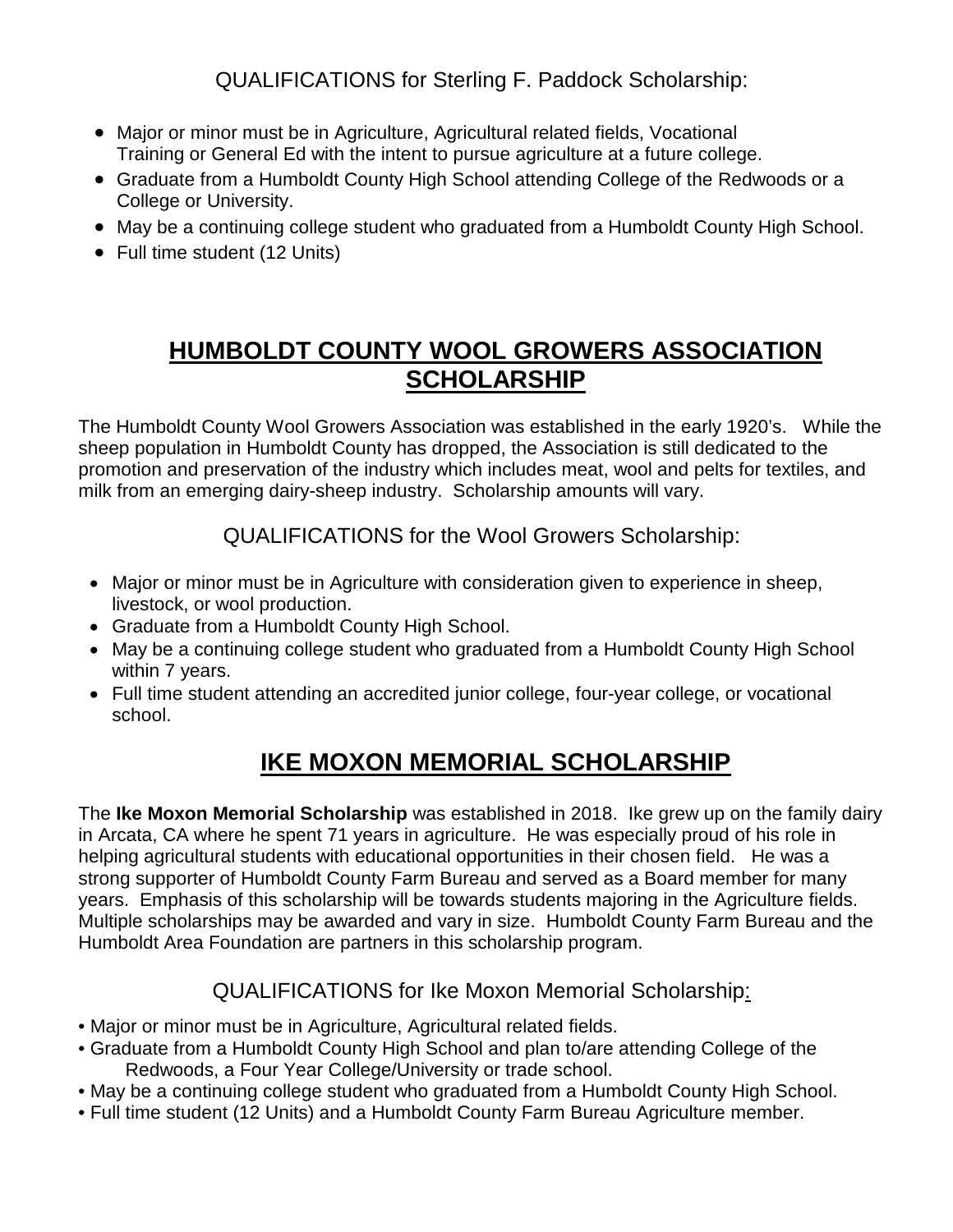# **COTTRELL FAMILY MEMORIAL SCHOLARSHIP FUND**

The **Cottrell Family Memorial Scholarship Fund** is offered in partnership with the **Humboldt Area Foundation.** The Fund was started at the request of C. Graham Cottrell who was raised on the Cottrell Ranch in Bridgeville, Humboldt County. He learned respect for the beauty of the land and the abundance of natural resources available. The Cottrell Family established this fund at the request of C. Graham Cottrell as a memorial honoring their parents, Everett M. & Barbara G. Cottrell and their Aunt Helen Cottrell Larson. It now includes C. Graham Cottrell himself. It was Graham's wish that any student receiving a scholarship from this fund keep in mind the importance of protecting our natural resources while working in harmony with landowners who strive to do the same. There will be two \$1,000 scholarships awarded. Candidates described by the following criteria are eligible:

#### QUALIFICATIONS for Cottrell Family Memorial Scholarship Fund:

Graduate from a Humboldt County School GPA: Minimum 2.5 GPA Destination: Any vocational/technical school, community college (2-year) or university (4 year) Enrollment: Full Time (12 or more units) Field of Study: Vocational/Technical (diesel mechanics, heavy equipment operator), Forestry, Natural Resource or related fields of study. Financial Need: Not considered. Students may re-apply.

### **GENE AND BETTY SENESTRARO SCHOLARSHIP FUND**

Gene Senestraro is the founding member of the Farm Bureau Scholarship Program and has served as Chairman of the Scholarship Committee since its inception. This Scholarship will be awarded to a student who plans to attend college in an Animal Science / Production Agriculture Field and return to Humboldt County and start their career to be a part of our local Agriculture Community. There will be two \$3,000 Scholarship awarded to a High School Senior or a continuing College Student who expresses interest in return to Humboldt County and work in production agriculture.

#### QUALIFICATIONS for Gene and Betty Senestraro Scholarship Fund:

- Major or minor must be in Agriculture, Agricultural related fields.
- Graduate from a Humboldt County High School and plan to/are attending College of the Redwoods, a Four Year College/University or trade school.
- May be a continuing college student who graduated from a Humboldt County High School.
- Full time student (12 Units) and a Humboldt County Farm Bureau Agriculture member.
- In the Cover Letter applicant must mention their intent to return to Humboldt County after their college education and establish a career in Production Agricultural.